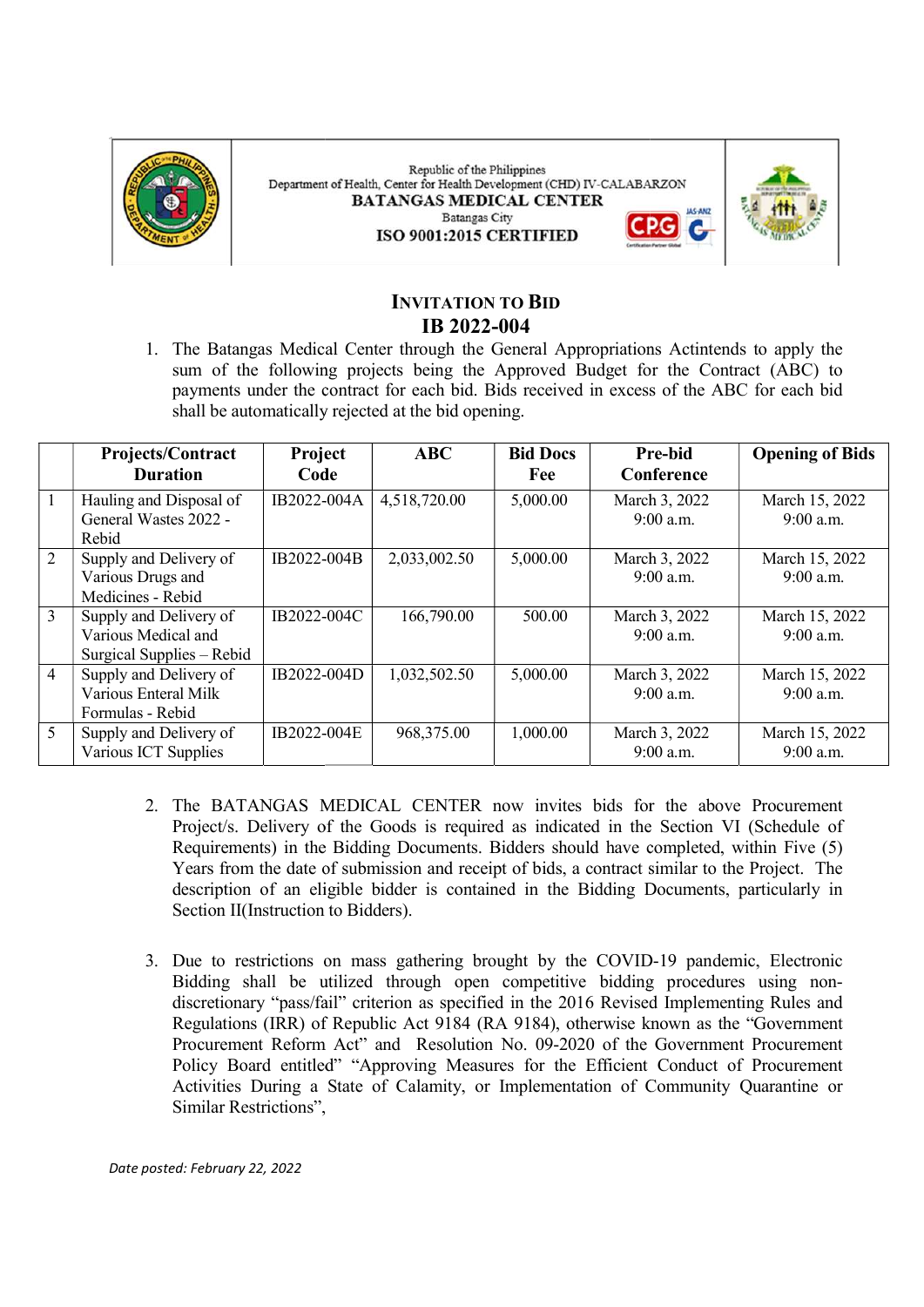Bidding is restricted to Filipino citizen/s sole proprietorships, partnerships, or organizations with at least sixty percent (60%) interest or outstanding capital stock belonging to citizens of the Philippines, and to citizens or organizations of a country the laws or regulations of which grant similar rights or privileges to Filipino citizens, pursuant to RA No. 5183.

- 4. Prospective Bidders may obtain further information from Batangas Medical Center and inspect the Bidding Documents at the address given below from 8:00 a.m. to 5:00 p.m. Mondays to Fridays.
- 5. A complete set of Bidding Documents may be acquired by interested bidders through electronic process on February 23, 2022 to March 15, 2022.

Only bidders who paid the applicable fee for the Bid Document and who submitted proof of payment shall be allowed to participate in the e-bidding and submit the bidpursuant to the latest Guidelines issued by the GPPB and upon specific instruction of the Procuring Entity, in the amount stated at the table above.

It may also be downloaded free of charge from the website of the Procuring Entity provided that bidders shall pay the applicable fee for the Bidding Documents not later than the submission of their bids.

6. The Batangas Medical Center will hold a Pre-Bid Conference on March 3, 2022 9:00 a.m. via zoom portal.

Meeting ID: 810 4760 0693 Passcode: PreBid0405

- 7. Bids must be duly received by the BAC Secretariat at the electronic portal to be given before the scheduled bid opening stated above.
- 8. All bids must be accompanied by a Bid Securing Declaration or any form of bid security in any of the acceptable forms and in the amount stipulated in ITB Clause 14.
- 9. Bid Opening shall be on March 15, 2022 9:00 a.m. via ZOOM portal. Bids will be opened in the presence of the bidders' representatives who will be given the link to the portal once proof of payment have been submitted. Late Bids shall not be accepted.
- 10. The Batangas Medical Center reserves the right to reject any and all bids, declare a failure of bidding, or not award the contract at any time prior to contract award in accordance with Section 35.6 and 41 of the 2016 revised IRR of RA 9184, without thereby incurring any liability to the affected bidder or bidders.
- 11. For further information, please refer to:

HBAC Secretariat Batangas Medical Center KumintangIbaba, Batangas City Tel. Nos. (043) 723-6176 / (043) 740-8303 to 8307 local 1129 bac@batmc.doh.gov.ph

Date posted: February 22, 2022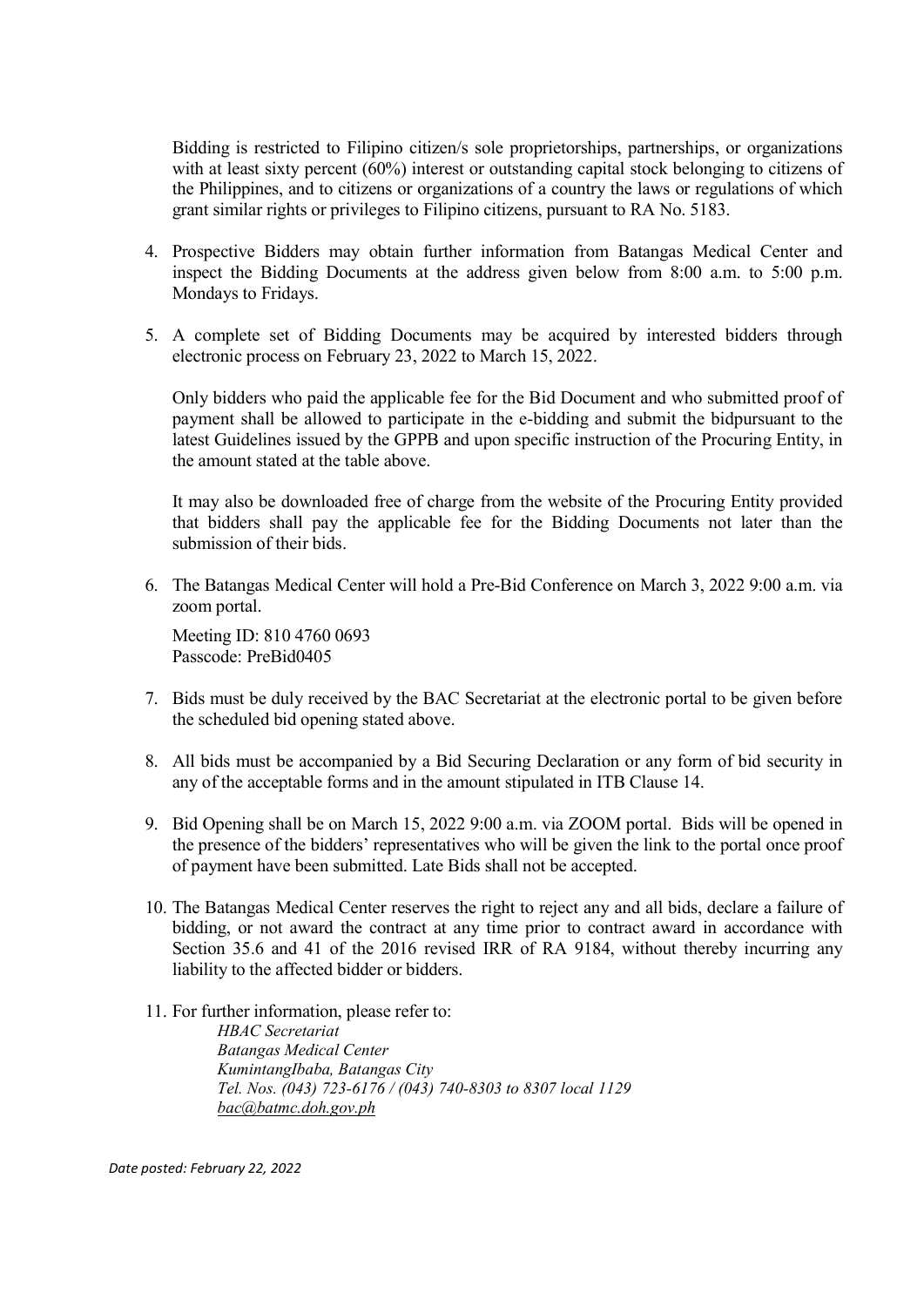## (SGD.) MERLITA G. PUBLICO, MD, MHA, FPAFP HBAC Chairman REMINDERS FOR ONLINE BIDDERS

### PREBID CONFERENCE

1. The Batangas Medical Center will hold a Pre-Bid Conference on March 3, 2022 9:00 a.m. via zoom portal.

Meeting ID: 810 4760 0693 Passcode: PreBid0405

- 2. Interested parties may pre-register before the said date through this link https://forms.gle/W4GigdxKq5AuRf287and meeting invitation shall be sent to your registered email address otherwise wait for the meeting invitation to be posted in BatMC's official website and social media pages or contact our BAC Secretariat for details.
- 3. Please click the link to the attendance registry at the Zoom waiting room on the day of the actual conference to document your presence in the said event. Certificate of Attendance shall be on a per request basis however, we cannot provide such certificate if you did not log in the registry.
- 4. Please be advised that the pre-bid conference shall be audio and video recorded, and stored as part of the documentation process of the Batangas Medical Center. Hence, your attendance to the event shall indicate your explicit consent on the recording of your image and voice, collection and processing of your personal data as disclosed and captured during the event. Rest assured that processing of data is done solely for legal purposes and in compliance with the Government Procurement Reform Act.

### SUBMISSION OF BID DOCUMENTS

The Batangas Medical Center will only accept bid documents submitted electronically to the designated Google Form link to be given upon showing of proof of payment before the opening date of the bids. Bidders are required to show proof of payment submitted to bac@batmc.doh.gov.phbefore it will be given the link for submission of bid documents.

Payment can be made by paying directly to the cashier of the Procuring Entity or through bank transfer at: Bank Name: Land Bank of the Philippines,Account Name: Batangas Medical Center, Account Number: 0302 1161 99. Either way, proof of receipt must be emailed to the aforementioned address to be given the link for submission of bids.

- 1. Bidders must submit 3 files
	- a. Copy of Official Receipt
	- b. Eligibility/Technical File
	- c. Financial File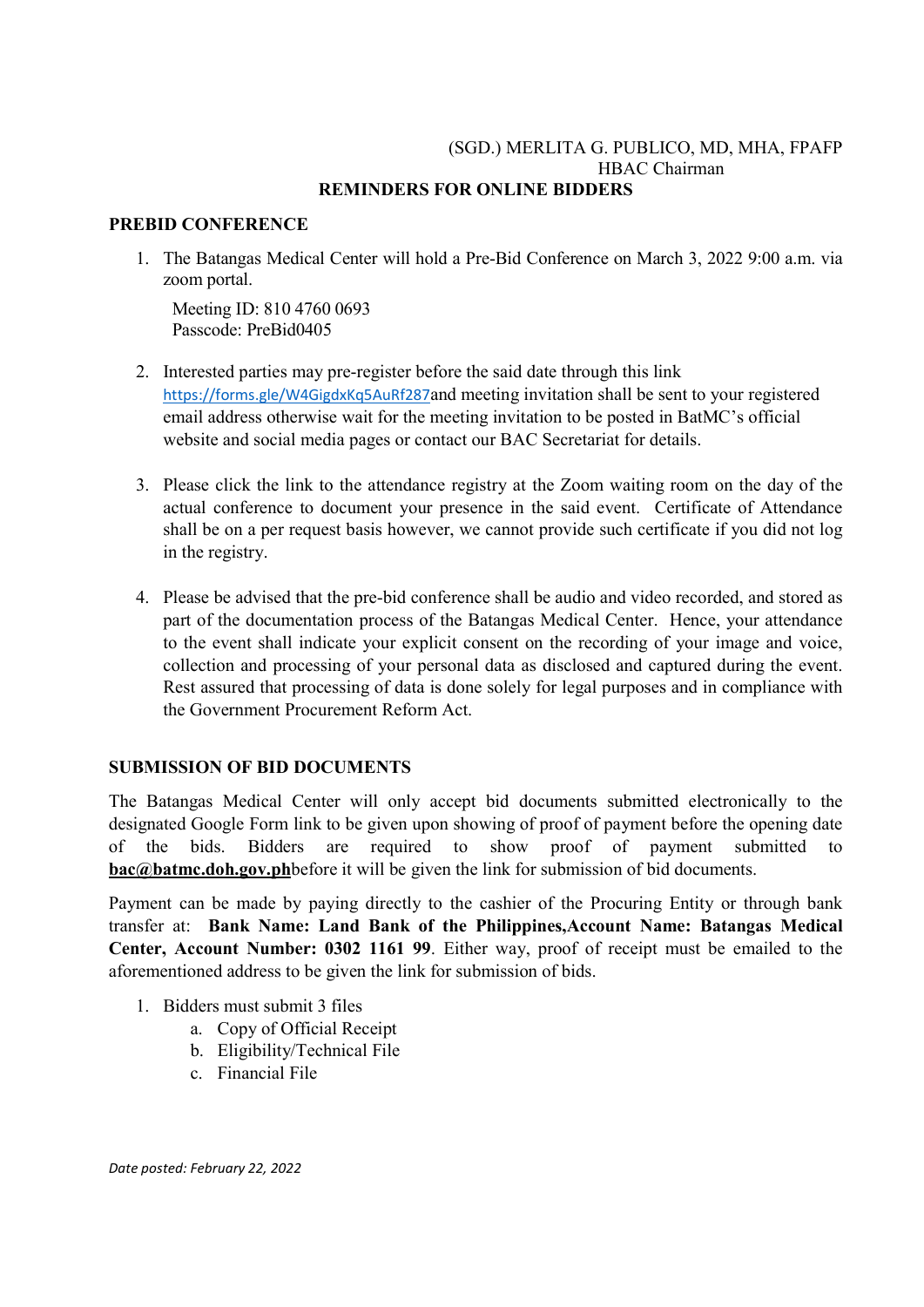- 2. Documents must be continuous scan or multiple pages in one PDF file. Include table of contents in the front page to facilitate for quick search of the document.
- 3. Files b and c should be individually compressed and password protected using third party applications such as win.zip, win.rar, etc… (Password shall not be disclosed until the day of bid opening)
- 4. Use the following format for filename for easy identification of your files.
	- a. ProjectCode\_CompanyName\_OR
	- b. ProjectCode\_CompanyName\_Eligibilitydocs
	- c. ProjectCode\_CompanyName\_Financialdocs
- 5. Link to the submission of documents shall be given, emailed or sent only to bidders upon submission of proof of payment.
- 6. Documents must be submitted anytime before the opening of bids and upon showing of proof of payment (Note: Needs time for secretariat to download and organize files before Bid Opening)
- 7. Late submission shall be invalidated based on the automatic date/time of submission as recorded in the online facility.
- 8. Corrupted or files that are inoperable during the opening are likewise invalidated. Please check your files accordingly after submission.
- 9. In case of submission of more than 1 set of files, the latest submission within the set deadline shall be deemed valid.

## BID OPENING

- 1. Bid Opening shall be on March 15, 2022 9:00 a.m. via ZOOM portal.
- 2. Link to the event shall only be given to qualified bidders who has shown proof of payment of applicable fees for bid documents.
- 3. Meeting invitation shall be sent to your registered email address or contact BatMC BAC Secretariat for details.
- 4. Bids will be opened in the presence of the bidders' representatives who will be given the link to the portal once proof of payment have been submitted. The company representative shall disclose the respective password for each of their file to be opened during the event.
- 5. Please be advised that the bid opening shall be audio and video recorded, and stored as part of the documentation process of the Batangas Medical Center. Hence, your attendance to the event shall indicate your explicit consent on the recording of your image and voice, collection and processing of your personal data as disclosed and captured during the event.